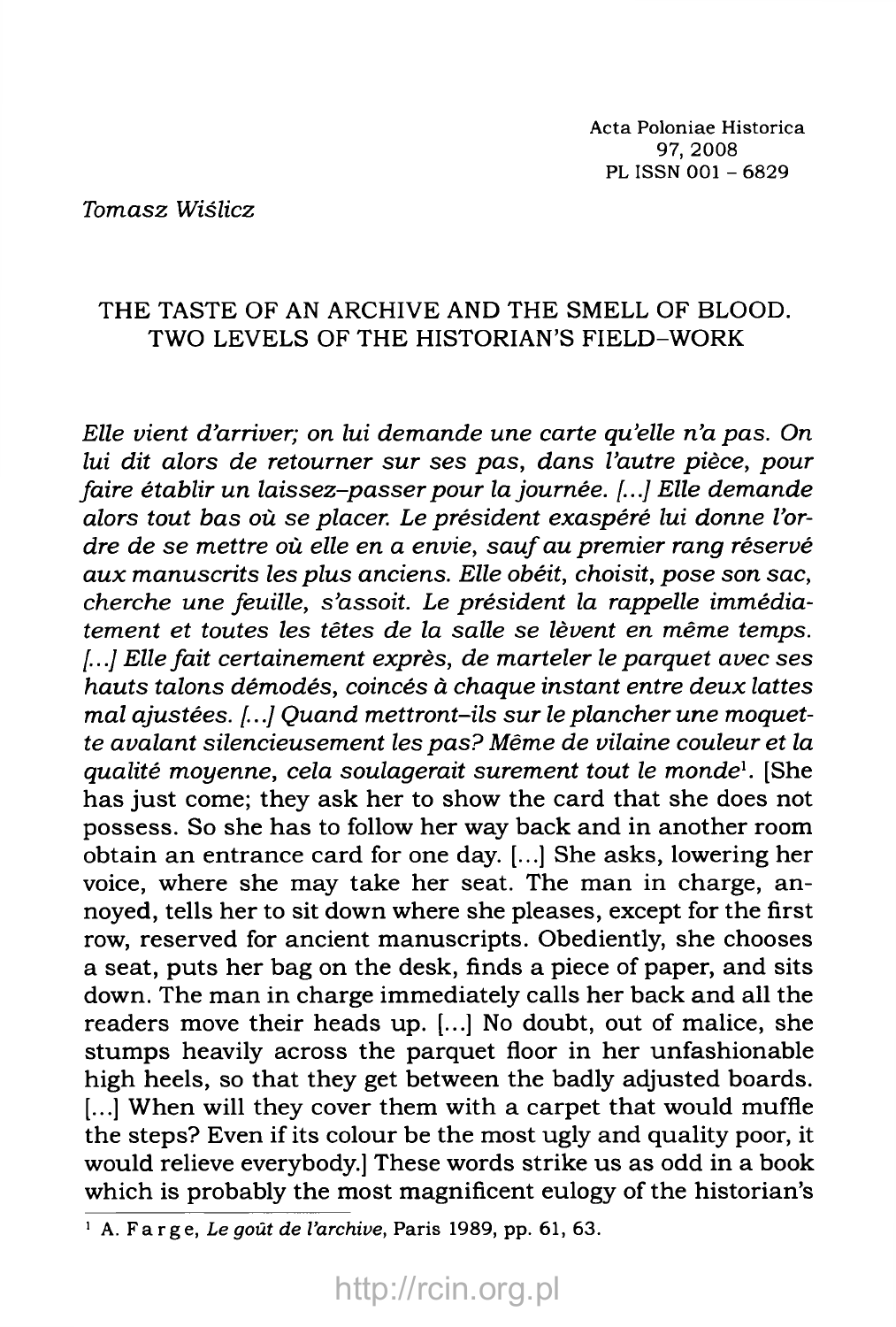work on archival sources and at the same time an insightful expert analysis of eighteenth century court records. Le goût de *l'archive* by Arlette  $F$  a r g e was not, however, meant to be merely a methodological guide compiled from the stand point of an experienced and recognized researcher who with the aplomb (and foresight) of an expert wants to share the secrets of his craft with novices. It rather resembles a report on a vivisection performed on a historian caught red-handed in his archive. A vivisection which is all the more interesting for being performed on the researcher best known to the author, that is herself. Hence its personal tone, its detailed analysis of individual types of behaviour and research procedures, but also its ironical distance that can only be accepted in a scholar who is conscious of his contribution to his discipline and at the same time observes the principle of objectivity (a principle, of course, unattainable, but which serves as the ethical basis for the scholarly craft).

Farge says again: Dans les salles d'archives, les chuchotements rident la surface du silence, les yeux se perdent et l'histoire se décide. La connaissance et l'incertitude mêlées sont ordonnées dans une ritualisation exigeante où la couleur des fiches, l'austérité des archivistes et l'odeur des manuscrits servent de balises à un monde toujours initiatique. Au-delà du mode d'emploi, toujours ubuesque, se trouve l'archive<sup>2</sup>. [In the rooms of the archive, its apparent silence is ruffled by whispers, your sight gets lost, and history acquires its form. Knowledge mingled with uncertainty are set in an exigent ritualization, where the colour of the index cards, the archivists' strictness and the smell of manuscripts serve as sea-marks in our navigation to the world which continually unveils its secrets. Beyond its normal practical routine, always "ubuesque", is found the archive.]

Since there is a reference to King Ubu, has the text anything in common with historiography? — one might ask, relegating Arlette Farge's reflections to the domain of literature. This would, however, affect our understanding of the way history is practised, and as a result, created. History does not arise behind the writing-desk. A historian, when he takes up research, leaves his study, and, like an anthropologist-empiricist, goes to the "sites of events", and regardless of inconveniences, collects the scraps

<sup>2</sup> Ibidem, pp. 66-67.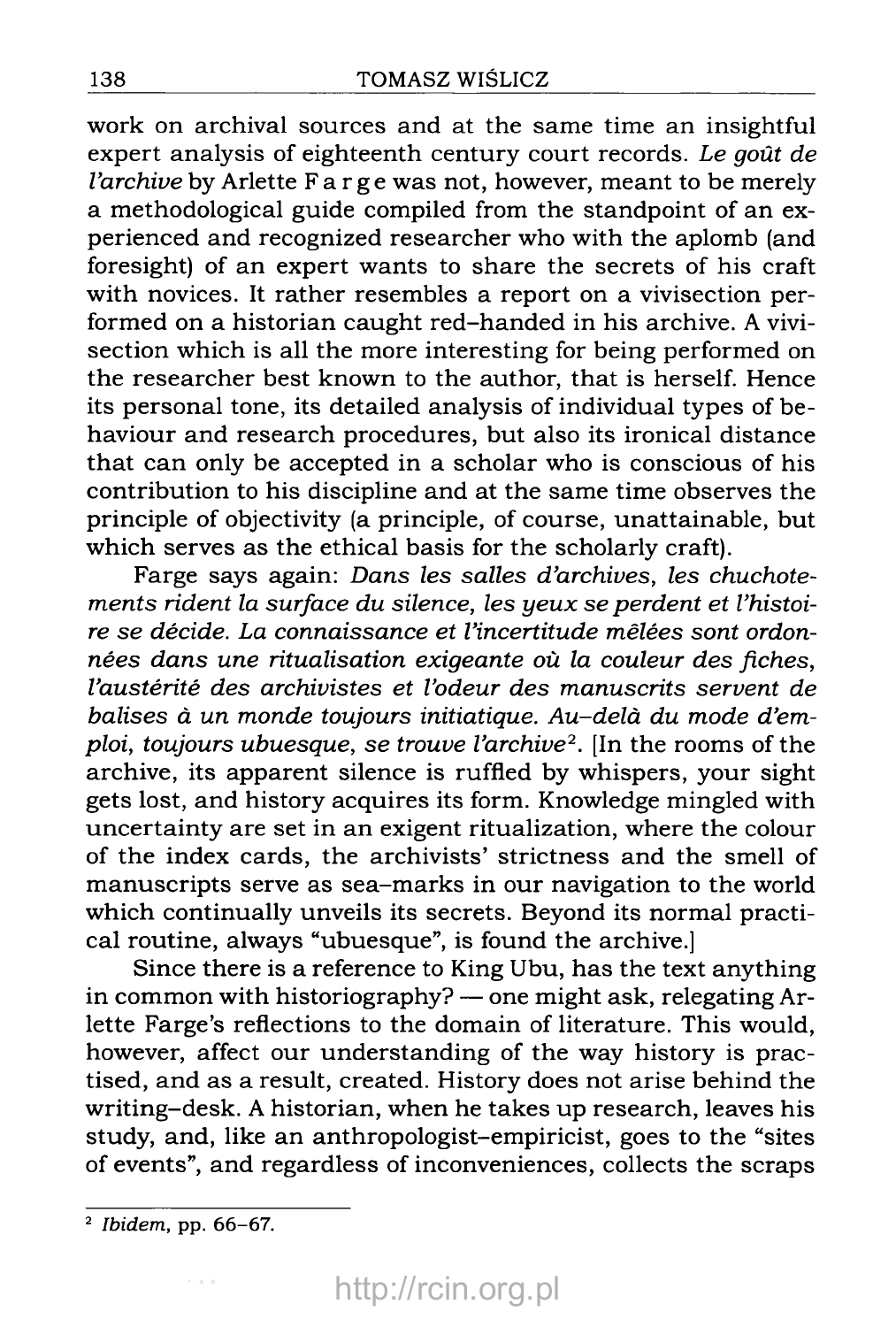of the past at the source. His first destination is precisely the archive. Much has been written about the great significance of source studies for the professional identity of historians; as a result source findings have become a kind of fetish. Any attempt to break this connection, and undermine the epistemological value of archival materials, invariably encounters resistance on the part of a majority of the historical milieu.

"The archives in Lyon, France, are housed in an old convent on a hill overlooking the city", say Joyce Appleby, Lynn Hunt and Margaret Jacob. "It is reached by walking up some three hundred stone steps. For the practical realist — even one equipped with a laptop computer — the climb is worth the effort; the relativist might not bother. Historians find more than dust in archives and libraries; the records there offer a glimpse of a world that has disappeared. Assuming a tolerance for a degree of indeterminacy, scholars in the practical realist camp are encouraged to get out of bed in the morning and head for the archives, because there they can uncover evidence, touch lives long past, and «see» patterns in events that otherwise might remain inexplicable"3. Although the sources, says Jerzy Topolski, do not ensure us an access to the past reality, it is impossible to conduct serious historical research without them. Their role is not merely confined to being part of the construction of a historical narration: "the sources not only let us know the facts, due to them we come closer to the past, which is an extremely important aspect of researchers' work"4.

So we can regard the archive as a kind of inter-zone where the present and the past come closest to one another. Hence it is quite natural that the historian chooses it as the place of his research; moreover — this choice seems to be the only rational one. Historians, especially those preoccupied with earlier times, spend long hours in archives, a behaviour considered to be an indispensable step leading to professional mastery. However, the only testimony of this are the footnotes referring to the sources in their fi-

<sup>&</sup>lt;sup>3</sup> J. Appleby, L. Hunt, M. Jacob, *Telling the Truth about History*. New York-London 1994, p. 251.

<sup>4</sup> J. Topolski, *Czy historyk ma dostęp do przeszłej rzeczyw istości? Problem źródeł historycznych (Is the Past Reality Accessible to the Historian? The Prob*lem of Historical Sources), in: Historia: o jeden świat za daleko? (History: a Dis*tant World),* ed. E. D o m a ń s k a , Poznań 1997, pp. 68-69.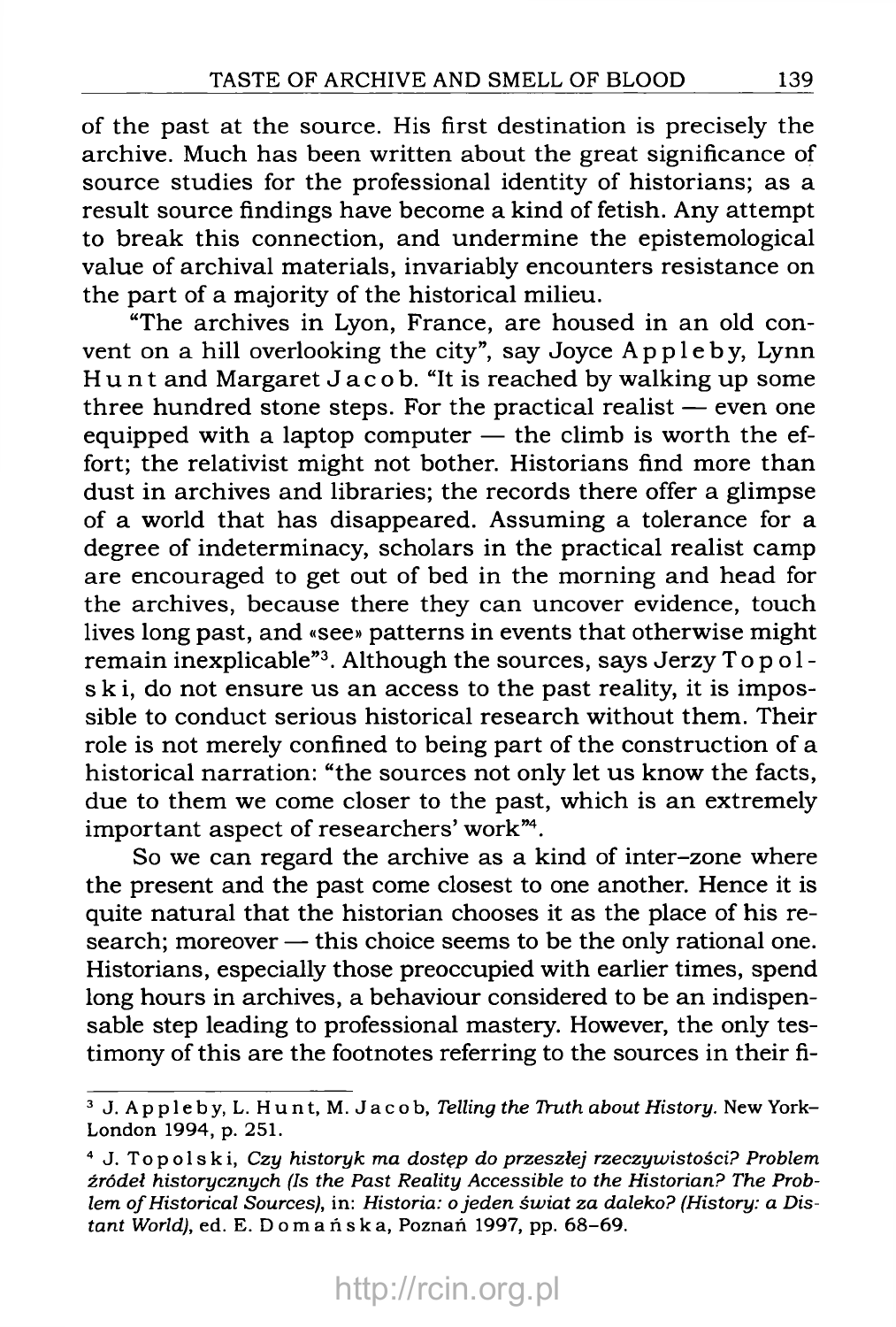nal works. The archive is to remain a transparent area — a simple storehouse where in a given collection, under a given call number, on a given card, you can find a given piece of information.

Its neutrality, however, is a fiction  $-$  just as it is the case with an anthropologist's observations, whose results cannot but be influenced by the conditions of his field-work. Anthropologists more and more often draw attention to this fact and try to take it into account in the procedures of research<sup>5</sup>; historians rather tend to ignore it, and tacitly assume that they can completely free themselves of the charge that the conditions of their archival research influence its results. An archive, however, is a total institution which imposes on the historian a number of strict norms, which are completely different from those that rule *extra muros.* A historian must immerse himself in the world of an archive just as an anthropologist does in the world of an alien culture; like the latter, he must accept the complicated strategy by which to acquire his knowledge; at the same time he enters into interactions which must influence the material he collects.

The historian's field-work in the archive is faced with various limitations in his access to the sources and the way he can use them, which are sometimes hard to understand. In this respect the archive imposes on him a strict discipline, composed of practical study of palaeography and tiresome copying of old texts on index-cards. What he gets in return is the overwhelming impression of the "authenticity" of source material and his sensual contact with the past. The smell of the old leather book covers, the roughness of the paper, the line of the writing, assure the historian he is in contact with the witness of events he wants to know about.

It cannot be questioned that a historian conducts his fieldwork among the archival materials and not among the employees and guests of the archive, and these materials are his best informants. It would, however, be wrong to think that it is exclusively the content of the document that makes a historian use it as a source

<sup>&</sup>lt;sup>5</sup> See e.g. P. Stoller, The Taste of Ethnographic Things. The Senses in An*thropology,* Philadelphia 1989; *Anthropology and Autobiography,* ed. J. Okely, H. C a l l a w a y , London-New York 1992; C. Blanckaert, *Histoires du terrain. Entre savoirs et savoir-faire,* in: *Le terrain des sciences humaines. Instructions et enquêtes (XVIIIe-XIXe siècles),* ed. i d e m , Paris-Montréal 1996, pp. 9-56.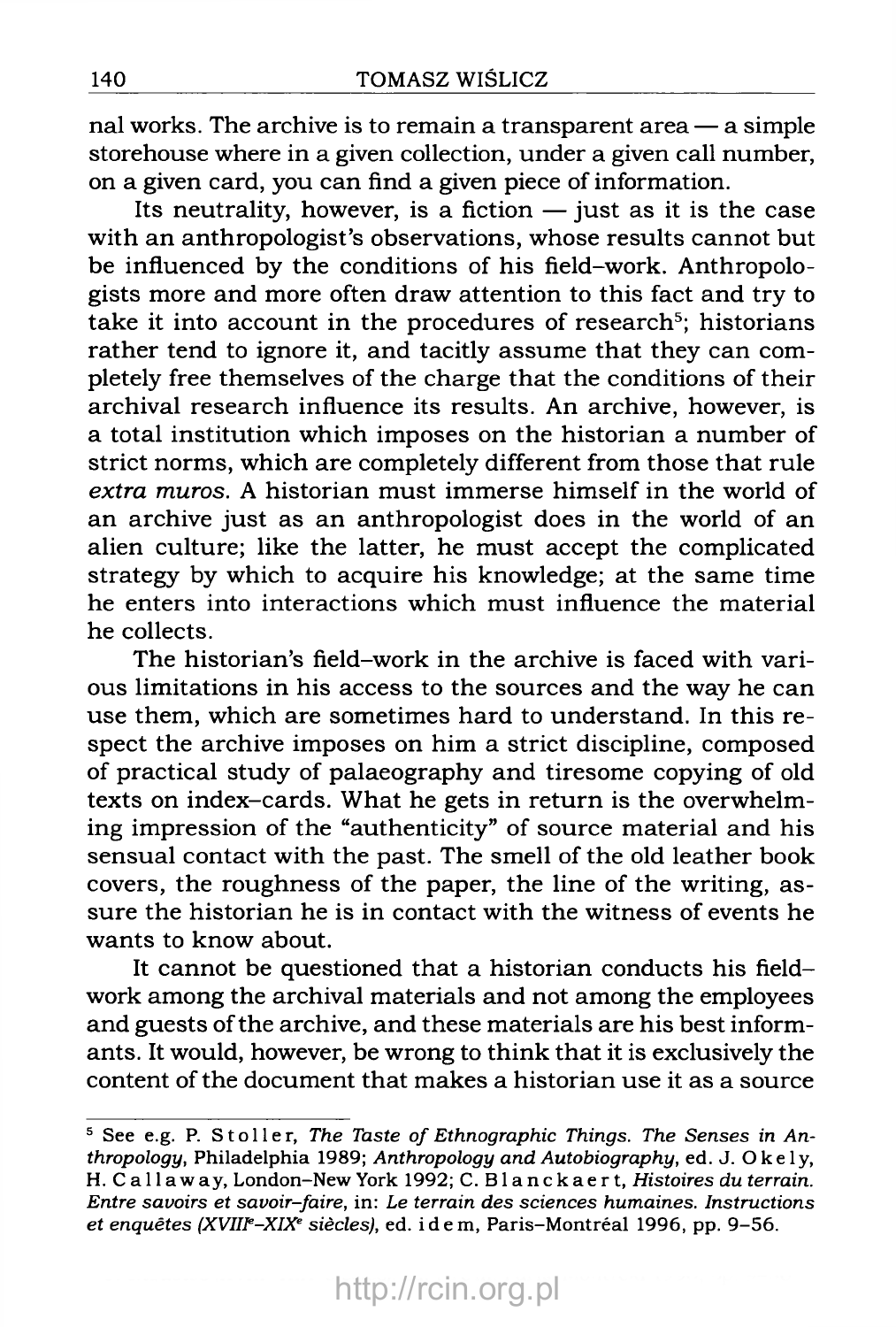for the issue under his examination. He takes into account also other criteria, and is less rationalistic in the strategy of his choice than is suggested by the dry lists of sources placed at the end of his work. In fact, in the archive a historian comes up against a real, material existence of the written records of the past. His itinerary across the sea of archival materials is marked — on a par with call numbers — by the discolouring of paper, dog-eared pages, blots and inexplicable underlining, dried corpses of insects of species a historian would never suspect existed, divergent pagination, strings driven by a slovenly archivist precisely where the researcher expects to find the most interesting information, damaged margins and torn cards. Even of more importance is his following of the line of writing — legible and careful, it sometimes turns into hurried scribbling with run-out ink, letters distorted by a badly sharpened pen; crossed out words, corrections, additions and drawings in the margins create an illusion of proximity to the writer who died centuries ago; as a result scholars take over his way of looking at the text they read.

Historians rarely admit they let themselves be carried by such an unconstrained drift through the archive, where the choice of the sources they look over and the way they understand them are determined by their personal aesthetic criteria, their state of mind, or simply by chance. However, what they frequently invoke is "intuition" in their archival inquiries, which seems to be rather an awkward ex post explanation of the strategy of research that goes beyond the simple principles of retaining objectivity in choosing the scope of source inquiry.

Here let us quote the testimony of another historian, concerning the interaction between an archive as a place of work and the subject of the researcher's interest. Stanisław Grodziski, a Polish historian of law and legal culture, begins one of the chapters of his book *W obronie czci niewieściej (In Defence of Women's Honour)* in the following way: "Looking out of the window of the archival room you see the courtyard of Wawel Castle, crossed by a long queue formed by a crowd of school children. The continual chatter of their voices does not, however, obstruct our work. It is worse on days when the chambers of the castle are shut for the visitors; although the courtyard is empty, still, from time to time — like an irregular series of shots — we can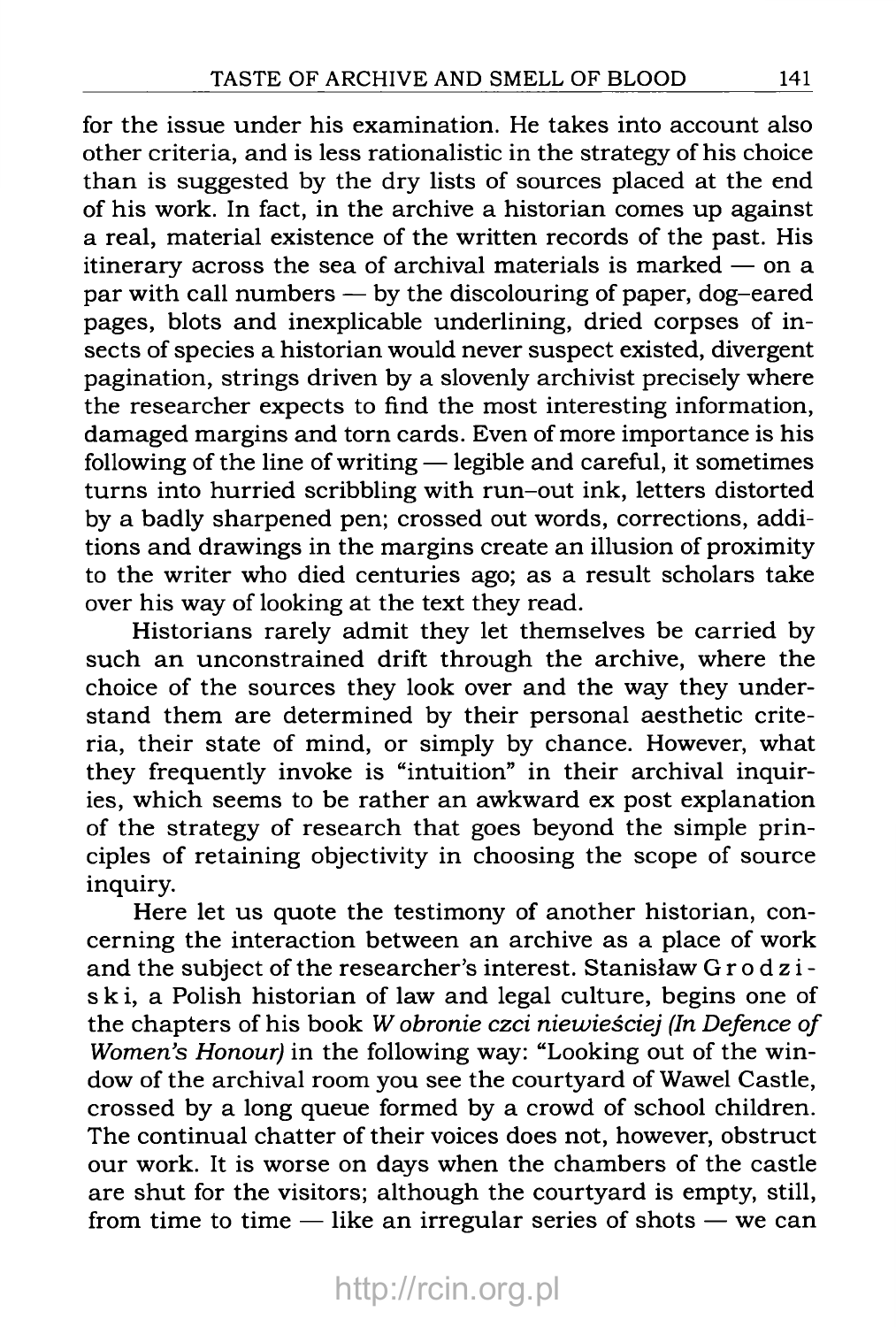hear the energetic beating of carpets"6. This description is not, however, a melancholy complaint about the conditions of work in the already non-existent archival room in Wawel Castle. In the next paragraph Grodziski contrasts it with a long quotation from his source: the court records of a witchcraft trial that he discovered in the archival collections. Although the trial seemed rather grotesque, nevertheless in Poland of the middle of the 18th century any accusation of witchcraft could have a tragic end. By juxtaposing it with the description of a "chattering" Wawel courtyard, the author shows a dissonance between the reality surrounding his archival work and the world in which he gets immersed while studying the sources. This can be felt most acutely when studying court records which carry very detailed descriptions of human suffering, humiliation, pain and death. We all remember the sober remark that historians are like werewolves — they are attracted by the smell of human blood.

Court records are the favourite source of historical anthropology. Michael Kunze said: "From this transcript of their trial, long-forgotten men and women are brought back to life; they talk about themselves, their joys, their fears, and their distresses. [...] My "heroes" speak for themselves; they tell us what they felt and thought; what they put their faith in, and what inspired their doubts; they tell us of their remedies for poverty and sickness; they tell us how they played and laughed, suffered and dreamed"7. This discloses to us another level of the historian's field-work, where his research procedures are consciously adapted from those applied by anthropologists. However, this adaptation, of course, has its limits, since  $-$  as Carlo Ginzburg said: "since historians are unable to converse with the peasants of the sixteenth century (and, in any case, there is no guarantee that they would understand them), they must depend almost entirely on written sources"8.

Historical field-work, so understood, takes place, quite naturally, in the historian's mind. This is the work of his imagination

<sup>6</sup> S. Grodziski, *W obronie czci niewieściej. Szkice z dziejów kultury prawnej (In Defence of Women's Honour. Essays in the History of Legal Culture), 2nd ed.,* Kraków 2000, p. 99.

<sup>&</sup>lt;sup>7</sup> M. Kunze, *Highroad to the Stake. A Tale of Witchcraft*, Chicago-London 1987, pp. IX, X-XI.

<sup>&</sup>lt;sup>8</sup> C. Ginzburg, *The Cheese and the Worms: The Cosmos of a Sixteenth-Century Miller,* London 1992, p. XV.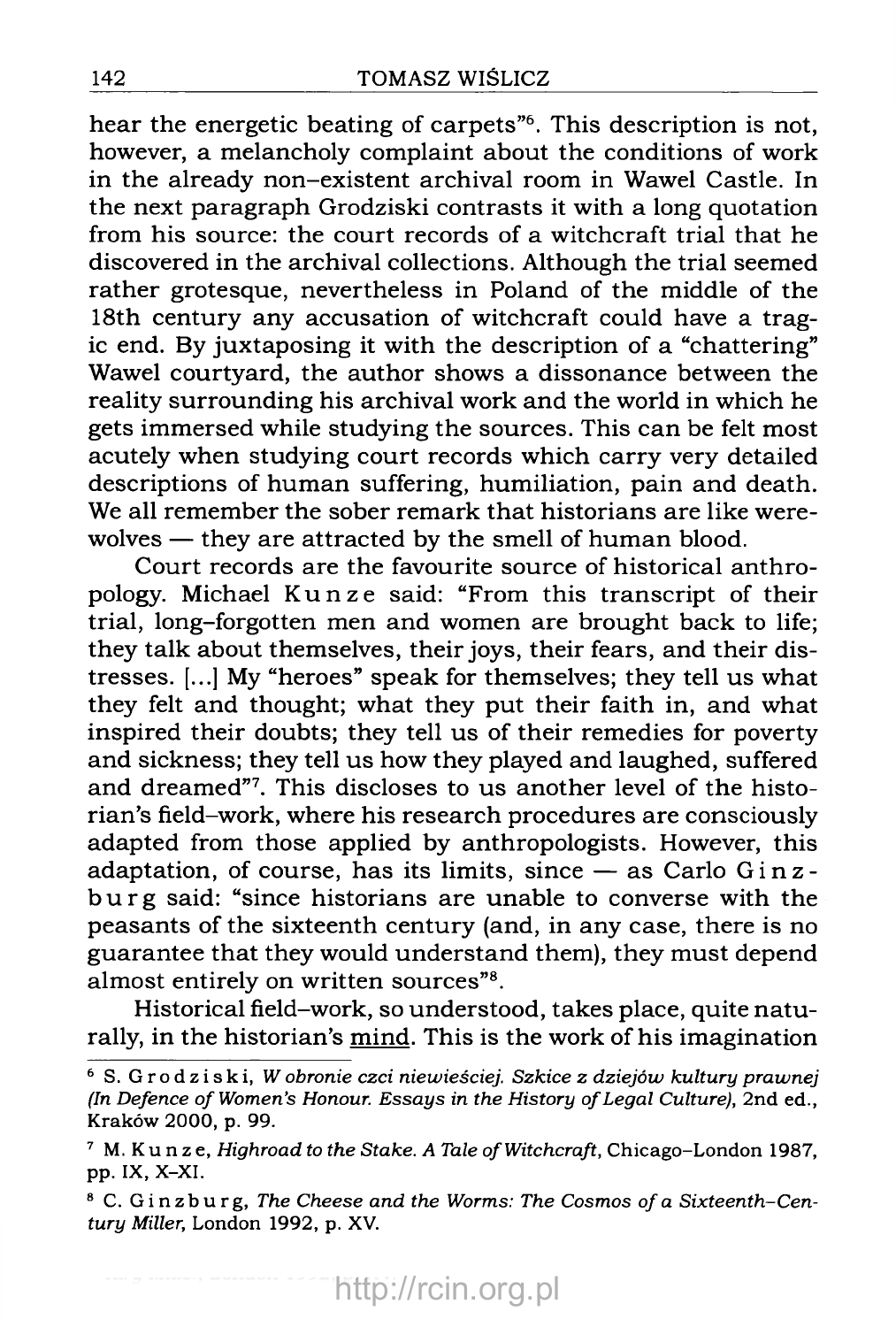that allows him to create, or to "recreate" the past in a way so complete and convincing that he is ready to engage his authority in its defence. In this way he becomes a witness to this "recreated" past, that is its participant, armed with scholarly methods of observation. The legitimacy and cognitive consequences of such a posture of a researcher have been many times the subject of critical analysis<sup>9</sup>. I should only like to dwell on the ethical problems connected with the relationship between the methods of historical anthropology and emotions aroused by this (imagined) participation of a historian in the past reality. Anthropologists noticed long ago that field-work poses many ethical questions connected with the researcher's participation in the community under his analysis, and with the ways he uses the information acquired during his observations and interviews. Moreover, those ethical problems  $-$  as it turned out  $-$  leave their imprint also on the cognitive aspect of his field-work. How can he explain his aim and tasks to the community under his analysis? To what extent can he use data concerning his informants' private lives? What interactions with them can he enter? In what way does his emotional engagement affect the value of his observations? And, consequently, what degree of empathy is at all permissible in his work?

History usually leaves such questions aside and stresses that the chronological distance between the researcher and the object of his interest is insurmountable, hence any interaction is out of the question. This, however, is wrong. A historian need not necessarily have to deal with documents "smelling of blood" and shocking, in order to get emotionally engaged. His longlasting contact with the heroes of his detailed research in any kind of written sources suffices to place him in the situation of an anthropologist conducting his field-work.

Still, one might argue that the historian does not deal with real persons. Especially in his study of the lower social strata through the prism of court records, so popular in historical anthropology, the records at his disposal are so dispersed and fragmentary, that he is not able to verify them or confront them with one another. So he moves not among the "real" life-stories, but among various products of memory and fantasy which are gener-

<sup>9</sup> The last important voice in that discussion: E. Domańska, *op. cit.,* pp. 155-161.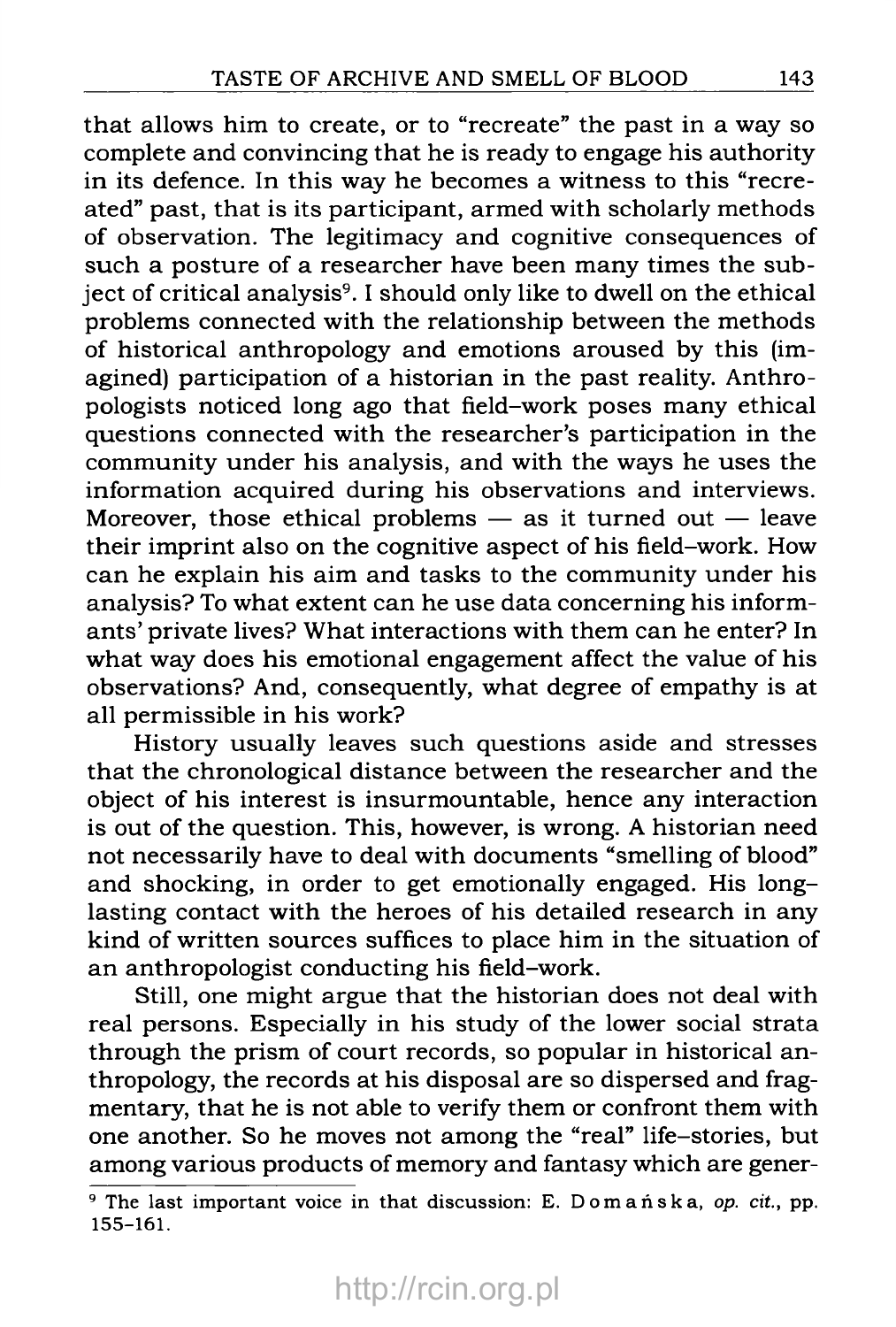ally the only mentions that concern a given person. In such a case, however, the historian's responsibility is even greater than in the critical "reconstruction" of a historical personage. By resurrecting from oblivion a person whose only emblem is some narrative, we give this person a unique opportunity of historical existence. This was the case of a clog maker, Louis-Francois Pinagot, comm emorated in the famous experiment of Alain C o r b i  $n^{10}$ .

It is in historical anthropology rather than in any other field of historical research that A Declaration of the Responsibilities of Present Generations toward Past Generations, formulated a few years ago by Antoon De Baets and published in "History  $\&$ Theory"<sup>11</sup>, should find its application. Among our duties towards the dead De Baets mentions respect for their right of privacy. What he means is both bodily immunity (in accordance with the principle *requiescat in pace*  $-$  a remark especially applicable in archaeology), and responsibility for the popularization of information about the dead person, acquired with the aid of historical methods. Thus respect for the privacy and for the right of personal dignity and reputation of the objects of their research becomes for historians a serious problem, if they want to analyse archival documents of censurable character and retain their critical attitude to their objects. A possible solution, especially valuable in the study of court sources, can be found in dejudicialization. This means that the historian resigns from his position of a judge and allows himself to infringe the object's privacy and his right to retain a good name, on condition, however, that the infringement of privacy would not mean its invasion, and harm done to the good name would not mean defamation, and both these acts and his historical analysis would not personally affect the dead person's descendants or relatives. What De Baets proposes in such a case is to apply a test of proportion, that is to consider whether the benefit coming from revealing some information in the name of social or scholarly interest surpasses

 $10$  A. C or b in, Le monde retrouvé de Louis-François Pinagot. Sur les traces d'un inconnu 1798-1876, Paris 1998, p. 8. [English transi.: The Life of an Unknown. The Rediscovered World of a Clog Maker in Nineteenth-Century France, New York 2001].

 $11$  A. De Baets, A Declaration of the Responsibilities of Present Generations toward Past Generations, "History and Theory", vol. 43, issue 4, 2004, pp. 130-164.